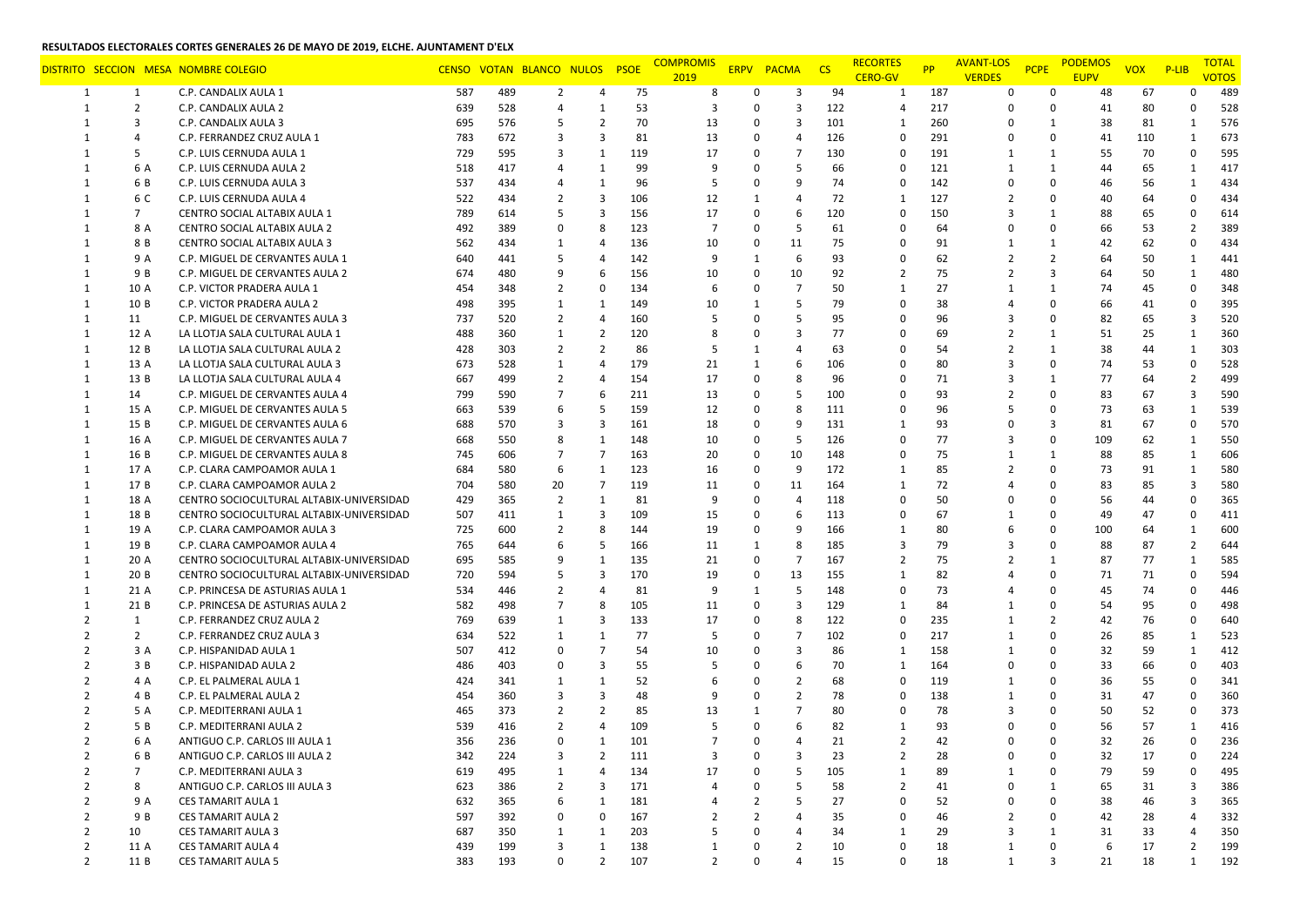|                |                | DISTRITO SECCION MESA NOMBRE COLEGIO     |     |     | CENSO VOTAN BLANCO NULOS |                | <b>PSOE</b> | <b>COMPROMIS</b><br>2019 |                | ERPV PACMA     | <b>CS</b> | <b>RECORTES</b><br><b>CERO-GV</b> | <b>PP</b> | <b>AVANT-LOS</b><br><b>VERDES</b> | <b>PCPE</b>    | <b>PODEMOS</b><br><b>EUPV</b> | <b>VOX</b> | $P$ -LIB       | <b>TOTAL</b><br><b>VOTOS</b> |
|----------------|----------------|------------------------------------------|-----|-----|--------------------------|----------------|-------------|--------------------------|----------------|----------------|-----------|-----------------------------------|-----------|-----------------------------------|----------------|-------------------------------|------------|----------------|------------------------------|
| 2              | 12 A           | C.P. HISPANIDAD AULA 3                   | 499 | 437 | $\overline{2}$           | 1              | 103         | 13                       | $\overline{2}$ | $\overline{4}$ | 92        | 0                                 | 108       | 0                                 | 0              | 50                            | 61         | -1             | 437                          |
| $\overline{2}$ | 12 B           | C.P. HISPANIDAD AULA 4                   | 492 | 418 | $\overline{2}$           | 3              | 94          | 14                       | 0              | $\mathbf{1}$   | 95        | $\Omega$                          | 115       | 1                                 | $\Omega$       | 40                            | 53         | 0              | 418                          |
| 2              | 13             | C.P. HISPANIDAD AULA 5                   | 645 | 527 | 3                        | 1              | 98          | 12                       | 0              | 8              | 91        | 0                                 | 181       | 1                                 | $\Omega$       | 64                            | 66         | 1              | 526                          |
| 2              | 14             | C.P. HISPANIDAD AULA 6                   | 797 | 625 | 5                        | 5              | 128         | 11                       | 3              | 8              | 128       | 1                                 | 189       | 2                                 | 0              | 55                            | 90         | $\mathbf 0$    | 625                          |
| 2              | 15 A           | CENTRO SOCIAL RAVAL AULA 1               | 418 | 350 | 3                        | $\overline{2}$ | 94          | 10                       | 0              | $\overline{3}$ | 74        | $\Omega$                          | 86        | 1                                 | $\mathbf{1}$   | 41                            | 40         | $\mathbf{1}$   | 356                          |
| $\mathcal{P}$  | 15 B           | CENTRO SOCIAL RAVAL AULA 2               | 453 | 378 | $\overline{2}$           | 5              | 100         | 14                       | $\Omega$       | 5              | 79        | 1                                 | 85        | 3                                 | 0              | 55                            | 29         | $\Omega$       | 378                          |
| $\overline{2}$ | 16             | CEPA MERCE RODOREDA AULA 1               | 742 | 606 | $\overline{2}$           | $\overline{2}$ | 163         | 17                       | 1              | $\overline{7}$ | 122       | $\overline{2}$                    | 113       | 2                                 | $\overline{2}$ | 119                           | 54         | 0              | 606                          |
| 2              | 17             | CEPA MERCE RODOREDA AULA 2               | 647 | 480 | $\overline{4}$           | 0              | 189         | 11                       | 3              | 5              | 74        | 1                                 | 67        | 1                                 | 2              | 83                            | 39         | 1              | 480                          |
| $\overline{2}$ | 18             | C.P. REYES CATOLICOS AULA 1              | 589 | 437 | 1                        | $\overline{4}$ | 103         | 18                       | 1              | $\overline{4}$ | 79        | $\Omega$                          | 98        | 4                                 | 0              | 79                            | 45         | $\mathbf{1}$   | 437                          |
| 2              | 19 A           | C.P. REYES CATOLICOS AULA 2              | 552 | 411 | $\overline{2}$           | 10             | 105         | 8                        | $\Omega$       | 6              | 85        | $\Omega$                          | 67        | 0                                 | $\mathbf{1}$   | 70                            | 55         | $\overline{2}$ | 411                          |
|                | 19 B           | C.P. REYES CATOLICOS AULA 3              | 675 | 519 | $\overline{2}$           | 5              | 142         | 17                       | $\Omega$       | 6              | 96        | $\Omega$                          | 87        | 0                                 | $\mathbf{1}$   | 92                            | 71         | 0              | 519                          |
| 2              | 20 A           | I. S. VICTORIA KENT AULA 1               | 653 | 531 | 5                        | 9              | 146         | 10                       | 0              | $\overline{7}$ | 119       | $\Omega$                          | 77        | 2                                 | 0              | 85                            | 71         | $\Omega$       | 531                          |
| 2              | 20B            | I. S. VICTORIA KENT AULA 2               | 667 | 554 | $\overline{7}$           | 4              | 147         | 17                       | 0              | 5              | 154       | $\overline{2}$                    | 69        | 3                                 | 0              | 78                            | 68         | 0              | 554                          |
| $\mathcal{P}$  | 21 A           | I. S. VICTORIA KENT AULA 3               | 740 | 609 | $\overline{2}$           | 5              | 161         | 16                       | 0              | 5              | 156       | $\Omega$                          | 117       | $\Omega$                          | $\Omega$       | 71                            | 76         | $\Omega$       | 609                          |
| 2              | 21 B           | I. S. VICTORIA KENT AULA 4               | 804 | 669 | $\overline{7}$           | 8              | 184         | 15                       | 0              | 10             | 151       | $\Omega$                          | 112       | <sup>0</sup>                      | $\Omega$       | 82                            | 90         | 0              | 659                          |
| 2              | 22 A           | I. S. VICTORIA KENT AULA 5               | 759 | 622 | 3                        | 10             | 141         | 16                       | 1              | 12             | 166       | $\Omega$                          | 88        | $\overline{4}$                    | 1              | 98                            | 81         | 1              | 622                          |
| $\mathcal{P}$  | 22 B           | I. S. VICTORIA KENT AULA 6               | 618 | 488 | 1                        | 3              | 122         | 9                        | 0              | $\overline{7}$ | 122       | $\Omega$                          | 72        | 0                                 | $\mathbf{1}$   | 68                            | 83         | $\Omega$       | 488                          |
| $\mathcal{P}$  | 22 C           | I. S. VICTORIA KENT AULA 7               | 634 | 491 | 5                        | 4              | 110         | 9                        | $\Omega$       | 9              | 149       | $\Omega$                          | 65        | $\mathbf{1}$                      | $\Omega$       | 78                            | 60         | $\mathbf{1}$   | 491                          |
|                | 23 A           | C.P. HISPANIDAD AULA 7                   | 489 | 416 | 8                        | 3              | 77          | 11                       | 0              | 6              | 100       | $\Omega$                          | 123       | $\Omega$                          | 0              | 33                            | 55         | $\Omega$       | 416                          |
| 2              | 23 B           | C.P. HISPANIDAD AULA 8                   | 507 | 452 | 1                        | 2              | 93          | 6                        | 0              | $\overline{7}$ | 89        | 1                                 | 153       | 3                                 | 0              | 39                            | 58         | $\Omega$       | 452                          |
| $\mathcal{P}$  | 24 A           | I. S. VICTORIA KENT AULA 8               | 785 | 604 | 6                        | $\overline{2}$ | 119         | 19                       | $\Omega$       | $\overline{7}$ | 178       | 1                                 | 87        | 3                                 | $\Omega$       | 74                            | 108        | $\Omega$       | 604                          |
| $\mathcal{P}$  | 24 B           | I. S. VICTORIA KENT AULA 9               | 820 | 647 | $\overline{2}$           | 1              | 133         | 13                       | 0              | 10             | 195       | $\Omega$                          | 102       | 2                                 | $\Omega$       | 86                            | 103        | $\Omega$       | 647                          |
| 2              | 25 A           | C.P. REYES CATOLICOS AULA 4              | 464 | 399 | 0                        | 6              | 66          | $\mathbf{1}$             | 0              | 3              | 127       | $\Omega$                          | 106       | $\Omega$                          | 0              | 30                            | 60         | 0              | 399                          |
| $\mathcal{P}$  | 25 B           | C.P. REYES CATOLICOS AULA 5              | 530 | 453 | 2                        | 0              | 74          |                          | 0              | 3              | 134       | $\Omega$                          | 109       | $\Omega$                          | $\Omega$       | 35                            | 88         | 1              | 453                          |
| 2              | 26 A           | C.P. PRINCESA DE ASTURIAS AULA 3         | 534 | 439 | $\overline{4}$           | $\overline{2}$ | 93          |                          | 0              | 6              | 135       | $\Omega$                          | 68        | $\Omega$                          | $\Omega$       | 52                            | 70         | $\Omega$       | 439                          |
| $\mathcal{P}$  | 26 B           | C.P. PRINCESA DE ASTURIAS AULA 4         | 494 | 422 | $\overline{7}$           | $\mathbf{1}$   | 87          |                          | 0              | 6              | 121       | $\Omega$                          | 67        | 1                                 | $\Omega$       | 64                            | 63         | 0              | 422                          |
|                | 1              | ASOCIACION DE VECINOS PORFIRIO PASCUAL A | 589 | 445 | 3                        | 9              | 196         | 7                        | $\Omega$       | $\overline{3}$ | 68        | $\overline{2}$                    | 41        | $\overline{2}$                    | 6              | 63                            | 45         | 0              | 445                          |
| 3              | $\overline{2}$ | C.S. PLAZA BARCELONA AULA 1              | 804 | 603 | $\overline{2}$           | $\overline{7}$ | 204         | 14                       | 0              | 14             | 85        | 1                                 | 109       | 1                                 | 0              | 83                            | 83         | $\Omega$       | 603                          |
|                | 3 A            | C.S. PLAZA BARCELONA AULA 2              | 430 | 304 | 4                        | 1              | 132         | 1                        | 0              | 5              | 43        | 1                                 | 36        | $\overline{2}$                    | $\Omega$       | 54                            | 25         | $\Omega$       | 304                          |
|                | 3 B            | C.S. PLAZA BARCELONA AULA 3              | 454 | 313 | 2                        | 4              | 152         |                          | 0              | 6              | 50        | $\Omega$                          | 45        | 1                                 | $\Omega$       | 31                            | 18         | $\Omega$       | 313                          |
|                | $\overline{4}$ | C.P. GINER DE LOS RIOS AULA 1            | 654 | 442 | 1                        | 6              | 153         | 8                        | 0              | 11             | 69        | $\Omega$                          | 86        | 1                                 | 0              | 59                            | 47         | $\mathbf{1}$   | 442                          |
|                | 5              | C.P. GINER DE LOS RIOS AULA 2            | 762 | 551 | 3                        | 4              | 231         | 14                       | 3              | $\overline{7}$ | 73        | 1                                 | 86        | 1                                 | 0              | 72                            | 55         | 1              | 551                          |
| 3              | 6              | C.P. FRANCESC CANTO AULA 1               | 671 | 442 | 3                        | 3              | 155         | 17                       | 0              | $\overline{7}$ | 70        | $\Omega$                          | 74        | $\overline{2}$                    | $\Omega$       | 57                            | 54         | $\mathbf{1}$   | 443                          |
| 3              | 7 A            | C.P. FRANCESC CANTO AULA 2               | 431 | 289 | 1                        | 0              | 116         |                          | 0              | $\mathbf{1}$   | 41        | $\Omega$                          | 46        | 0                                 | 0              | 35                            | 43         | 0              | 289                          |
|                | 7 B            | C.P. FRANCESC CANTO AULA 3               | 462 | 323 | 6                        | $\overline{2}$ | 139         |                          | $\Omega$       | 6              | 38        | $\Omega$                          | 52        | 2                                 | $\Omega$       | 51                            | 20         | $\mathbf{1}$   | 323                          |
| 3              | 8              | C.P. FRANCESC CANTO AULA 4               | 702 | 491 | 6                        | 10             | 155         | 9                        | 1              | 5              | 106       | 1                                 | 69        | 0                                 | $\mathbf{1}$   | 72                            | 55         | $\overline{2}$ | 492                          |
| 3              | 9              | C.P. FRANCESC CANTO AULA 5               | 687 | 474 | 3                        | 4              | 174         |                          | 0              | 9              | 64        | 1                                 | 82        | 3                                 | $\mathbf{1}$   | 76                            | 48         | $\Omega$       | 474                          |
| 3              | 10 A           | C.P. FRANCESC CANTO AULA 6               | 479 | 318 | 0                        | 0              | 150         |                          | 0              | 3              | 47        | $\Omega$                          | 36        | 1                                 | $\mathbf{1}$   | 39                            | 33         | $\Omega$       | 318                          |
| 3              | 10 B           | C.P. FRANCESC CANTO AULA 7               | 425 | 287 | 0                        | $\overline{2}$ | 113         | $\overline{7}$           | 0              | 3              | 45        | $\Omega$                          | 31        | $\overline{4}$                    | $\mathbf{1}$   | 40                            | 41         | $\Omega$       | 287                          |
|                | 12 A           | C.P. JAIME BALMES AULA 1                 | 519 | 412 | 2                        | $\overline{2}$ | 157         | $\mathbf{b}$             | 1              | 8              | 70        | 1                                 | 43        | 2                                 | 2              | 63                            | 54         | 1              | 412                          |
| 3              | 12 B           | C.P. JAIME BALMES AULA 2                 | 560 | 435 | 3                        | $\Omega$       | 140         | 13                       | 0              | 8              | 102       | $\Omega$                          | 63        | <sup>0</sup>                      | 0              | 66                            | 39         | $\mathbf{1}$   | 435                          |
| 3              | 13             | SALA MULTIUSOS FRANCESC CANTO AULA 1     | 577 | 387 | 6                        | 4              | 138         | 10                       | 0              | 5              | 70        | $\Omega$                          | 46        | <sup>0</sup>                      | 1              | 63                            | 43         | $\mathbf{1}$   | 387                          |
| 3              | 14 A           | CENTRO SOCIAL VICTORIA KENT AULA 1       | 382 | 269 | 8                        | 2              | 100         | 7                        | 0              | $\overline{2}$ | 43        | $\Omega$                          | 30        | 0                                 | 0              | 40                            | 37         | 1              | 270                          |
| 3              | 14 B           | CENTRO SOCIAL VICTORIA KENT AULA 2       | 447 | 303 | $\overline{2}$           | $\mathbf{1}$   | 106         |                          | $\Omega$       | 1              | 57        | $\Omega$                          | 43        | -1                                | O              | 46                            | 40         | $\Omega$       | 303                          |
| 3              | 15 A           | C.P. JAIME BALMES AULA 3                 | 472 | 312 | 1                        | 4              | 132         | 6                        | $\mathbf 0$    | $\overline{2}$ | 53        | 0                                 | 35        | 1                                 | 0              | 42                            | 36         | 0              | 312                          |
| 3              | 15 B           | C.P. JAIME BALMES AULA 4                 | 497 | 368 | 3                        | 4              | 140         | 3                        | $\Omega$       | 8              | 63        | $\mathbf{1}$                      | 55        | 1                                 | $\Omega$       | 46                            | 44         | U              | 368                          |
| 3              | 16 A           | C.P. MENENDEZ Y PELAYO AULA 1            | 490 | 328 | 3                        | 4              | 148         | 2                        | 0              | $\overline{3}$ | 52        | $\overline{2}$                    | 32        | $\overline{2}$                    | 0              | 44                            | 36         | 0              | 328                          |
| 3              | 16 B           | C.P. MENENDEZ Y PELAYO AULA 2            | 551 | 379 | 5                        | 4              | 167         | 9                        | 1              | 5              | 48        | $\mathbf 0$                       | 37        | $\overline{2}$                    | $\mathbf{1}$   | 55                            | 44         | -1             | 379                          |
| 3              | 17             | CENTRO SOCIAL VICTORIA KENT AULA 3       | 653 | 457 | $\overline{4}$           | 5              | 185         | 13                       | $\mathbf{0}$   | $\overline{4}$ | 75        | $\mathbf 0$                       | 54        | 1                                 | 4              | 61                            | 47         | 4              | 457                          |
| 3              | 18             | CENTRO SOCIAL VICTORIA KENT AULA 4       | 579 | 391 | $\overline{2}$           | $\overline{7}$ | 161         | $\overline{7}$           | 0              | 10             | 55        | $\mathbf 0$                       | 47        | $\overline{2}$                    | $\mathbf{1}$   | 60                            | 37         | $\overline{2}$ | 391                          |
| 3              | 19             | C.P. JAIME BALMES AULA 5                 | 672 | 494 | $\overline{4}$           | 5              | 180         |                          | 0              | 5              | 85        | $\Omega$                          | 67        | 3                                 | $\overline{2}$ | 69                            | 70         | 0              | 494                          |
| 3              | 20 A           | C.P. MENENDEZ Y PELAYO AULA 3            | 523 | 417 | 3                        | 3              | 153         | 4                        | 0              | 6              | 85        | $\mathbf{1}$                      | 45        | 3                                 | $\mathbf{0}$   | 73                            | 41         | 0              | 417                          |
|                |                |                                          |     |     |                          |                |             |                          |                |                |           |                                   |           |                                   |                |                               |            |                |                              |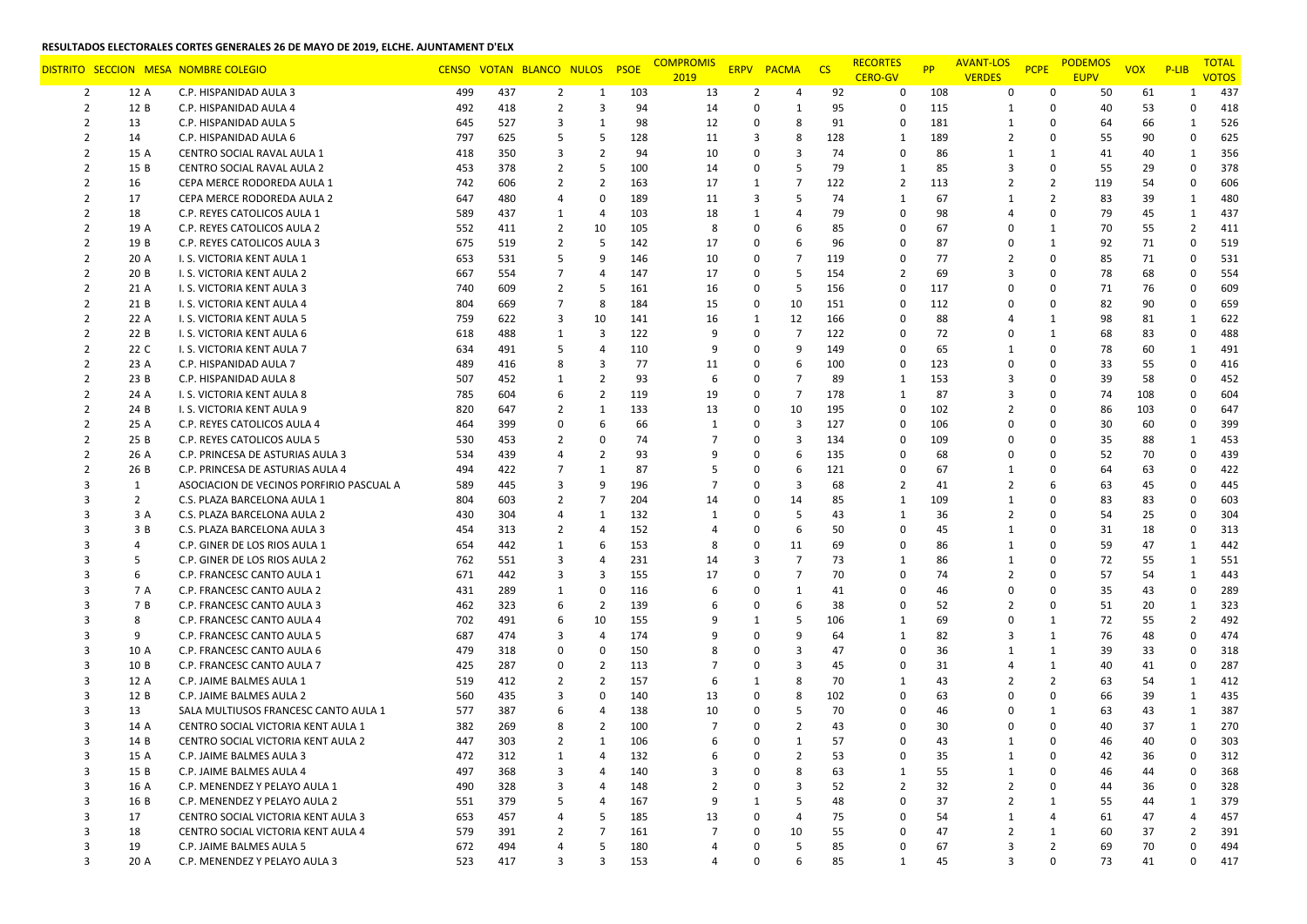|                |                | DISTRITO SECCION MESA NOMBRE COLEGIO |     |     | CENSO VOTAN BLANCO NULOS |                | <b>PSOE</b> | <b>COMPROMIS</b><br>2019 |                | ERPV PACMA     | $\overline{\text{CS}}$ | <b>RECORTES</b><br><b>CERO-GV</b> | <b>PP</b> | <b>AVANT-LOS</b><br><b>VERDES</b> | <b>PCPE</b>    | <b>PODEMOS</b><br><b>EUPV</b> | <b>VOX</b> | $P$ -LIB                | <b>TOTAL</b><br><b>VOTOS</b> |
|----------------|----------------|--------------------------------------|-----|-----|--------------------------|----------------|-------------|--------------------------|----------------|----------------|------------------------|-----------------------------------|-----------|-----------------------------------|----------------|-------------------------------|------------|-------------------------|------------------------------|
| 3              | 20B            | C.P. MENENDEZ Y PELAYO AULA 4        | 554 | 431 | $\overline{2}$           | $\overline{2}$ | 178         | 10                       | 0              | 9              | 77                     | $\Omega$                          | 42        | $\overline{2}$                    | 1              | 74                            | 34         | o                       | 431                          |
| 3              | 21 A           | C.P. MENENDEZ Y PELAYO AULA 5        | 467 | 302 | $\overline{2}$           | 5              | 147         | 9                        | $\Omega$       | 5              | 36                     | $\Omega$                          | 33        | 0                                 | $\mathbf{1}$   | 30                            | 34         | $\Omega$                | 302                          |
| 3              | 21 B           | C.P. MENENDEZ Y PELAYO AULA 6        | 487 | 317 | $\overline{2}$           | 5              | 146         |                          | 0              | $\overline{4}$ | 31                     | 1                                 | 33        | $\boldsymbol{\mathcal{A}}$        | 1              | 52                            | 36         | 0                       | 317                          |
| 3              | 23             | C.P. GINER DE LOS RIOS AULA 3        | 653 | 409 | $\overline{2}$           | 5              | 175         | 3                        | $\Omega$       | 6              | 63                     | 1                                 | 51        | 4                                 | 0              | 46                            | 52         | $\mathbf{1}$            | 409                          |
| 3              | 24 A           | C.P. CASABLANCA AULA 1               | 449 | 311 | 1                        | 1              | 124         |                          | $\overline{2}$ | $\overline{2}$ | 41                     | $\Omega$                          | 46        | 2                                 | $\overline{2}$ | 47                            | 39         | $\mathbf{1}$            | 312                          |
|                | 24 B           | C.P. CASABLANCA AULA 2               | 455 | 311 | 1                        | $\mathbf{1}$   | 113         |                          | 0              | 5              | 47                     | $\Omega$                          | 55        | 0                                 | $\Omega$       | 45                            | 40         | $\Omega$                | 312                          |
| 3              | 25             | C.P. AUSIAS MARCH AULA 1             | 659 | 391 | 0                        | 4              | 153         |                          | 5              | 11             | 65                     | $\mathbf 0$                       | 55        | 1                                 | $\overline{2}$ | 55                            | 33         | $\mathbf 0$             | 391                          |
| 3              | 26             | C.P. AUSIAS MARCH AULA 2             | 694 | 462 | 6                        | 9              | 180         |                          | 1              | 6              | 72                     | 1                                 | 64        | $\overline{2}$                    | 0              | 58                            | 56         | 0                       | 462                          |
| 3              | 27 A           | C.P. CASABLANCA AULA 3               | 507 | 244 | 0                        | $\overline{7}$ | 118         |                          | $\Omega$       | 3              | 28                     | $\Omega$                          | 19        | 0                                 | $\mathbf{1}$   | 32                            | 31         | $\overline{2}$          | 245                          |
| 3              | 27 B           | C.P. CASABLANCA AULA 4               | 561 | 305 | 6                        | $\mathbf{1}$   | 139         |                          | 0              | $\overline{4}$ | 42                     | $\Omega$                          | 32        | $\Omega$                          | 0              | 37                            | 39         | $\Omega$                | 305                          |
|                | 28             | C.P. GINER DE LOS RIOS AULA 4        | 552 | 385 | 3                        | $\overline{7}$ | 131         |                          | 0              | $\overline{4}$ | 60                     | $\mathbf{1}$                      | 60        | 3                                 | 0              | 66                            | 45         | 4                       | 385                          |
| 3              | 29 A           | C.P. AUSIAS MARCH AULA 3             | 443 | 308 | $\overline{2}$           | 1              | 135         |                          | 0              | $\overline{4}$ | 59                     | $\Omega$                          | 30        | 1                                 | 2              | 49                            | 24         | 0                       | 313                          |
| 3              | 29 B           | C.P. AUSIAS MARCH AULA 4             | 504 | 347 | 1                        | $\overline{2}$ | 135         |                          | 0              | 5              | 64                     | $\Omega$                          | 42        | 3                                 | 0              | 46                            | 42         | $\mathbf{1}$            | 347                          |
| 3              | 30 A           | C.P. GINER DE LOS RIOS AULA 5        | 421 | 292 | 1                        | 0              | 121         |                          | $\Omega$       | $\overline{2}$ | 35                     | $\Omega$                          | 49        | 0                                 | $\Omega$       | 49                            | 31         | $\mathbf{1}$            | 292                          |
| 3              | 30 B           | C.P. GINER DE LOS RIOS AULA 6        | 387 | 273 | $\overline{2}$           | $\mathbf{1}$   | 123         |                          | 0              | $\mathbf{1}$   | 28                     | $\overline{2}$                    | 49        | 0                                 | $\mathbf{1}$   | 31                            | 28         | $\mathbf{1}$            | 271                          |
| 3              | 31 A           | C.P. MENENDEZ Y PELAYO AULA 7        | 418 | 314 | 9                        | $\Omega$       | 99          | 7                        | 0              | 5              | 58                     | $\mathbf{1}$                      | 25        | 3                                 | 0              | 68                            | 39         | $\Omega$                | 314                          |
|                | 31 B           | C.P. MENENDEZ Y PELAYO AULA 8        | 421 | 346 | $\overline{2}$           | $\overline{4}$ | 143         | 2                        | $\Omega$       | 3              | 60                     | $\Omega$                          | 21        | 3                                 | $\mathbf{1}$   | 61                            | 46         | $\Omega$                | 346                          |
|                | 1 A            | C.P. LEON FELIPE AULA 1              | 406 | 321 | $\overline{4}$           | $\mathbf{1}$   | 110         | 8                        | 1              | $\overline{2}$ | 62                     | $\Omega$                          | 55        | 2                                 | 0              | 41                            | 35         | $\mathbf 0$             | 321                          |
|                | 1 B            | C.P. LEON FELIPE AULA 2              | 568 | 442 | 1                        | $\mathbf 0$    | 120         | 3                        | 1              | 9              | 86                     | $\overline{2}$                    | 117       | 1                                 | 0              | 51                            | 51         | $\Omega$                | 442                          |
|                | 1 C            | C.P. LEON FELIPE AULA 3              | 486 | 368 | 5                        | 7              | 119         | 13                       | 0              | $\overline{4}$ | 61                     | $\overline{2}$                    | 81        | 0                                 | $\overline{2}$ | 36                            | 38         | 0                       | 368                          |
|                | 2 A            | C.P. SAGRADA FAMILIA AULA 1          | 727 | 559 | 9                        | 6              | 201         | 12                       | $\mathbf 0$    | 12             | 110                    | $\mathbf{1}$                      | 75        | $\overline{2}$                    | $\overline{2}$ | 70                            | 59         | 0                       | 559                          |
|                | 2 B            | C.P. SAGRADA FAMILIA AULA 2          | 711 | 561 | 6                        | 5              | 197         | 12                       | 1              | 12             | 103                    | $\overline{2}$                    | 89        | $\overline{2}$                    | $\overline{2}$ | 62                            | 68         | $\Omega$                | 561                          |
|                | 3 A            | C.P. LEON FELIPE AULA 4              | 507 | 389 | 3                        | 4              | 127         | 10                       | 0              | $\overline{7}$ | 62                     | $\Omega$                          | 57        | 3                                 | $\Omega$       | 56                            | 60         | $\mathbf 0$             | 389                          |
|                | 3 B            | C.P. LEON FELIPE AULA 5              | 563 | 439 | 0                        | 3              | 155         | 8                        | 0              | 6              | 85                     | $\Omega$                          | 51        | 2                                 | 0              | 61                            | 56         | $\overline{2}$          | 429                          |
|                | 4 A            | I.E.S. CARRUS AULA 1                 | 539 | 413 | $\overline{4}$           | 6              | 159         | 2                        | 0              | 5              | 66                     | 1                                 | 59        | 1                                 | 0              | 69                            | 41         | 0                       | 413                          |
|                | 4 B            | I.E.S. CARRUS AULA 2                 | 525 | 385 | $\overline{4}$           | 3              | 150         | 4                        | $\Omega$       | 11             | 64                     | $\mathbf{1}$                      | 55        | 1                                 | $\Omega$       | 56                            | 46         | 0                       | 395                          |
|                | 5 A            | C.P. RAIMON LLULL AULA 1             | 473 | 360 | 5                        | $\overline{2}$ | 123         |                          | $\Omega$       | 14             | 68                     | $\overline{3}$                    | 48        | 1                                 | 0              | 41                            | 46         | 3                       | 360                          |
|                | 5 B            | C.P. RAIMON LLULL AULA 2             | 536 | 420 | $\overline{4}$           | 3              | 131         | 3                        | 1              | $\overline{4}$ | 80                     | $\Omega$                          | 69        | $\overline{2}$                    | $\Omega$       | 54                            | 68         | $\mathbf{1}$            | 420                          |
|                | 6              | I.E.S. CARRUS AULA 3                 | 692 | 534 | 3                        | $\overline{2}$ | 209         |                          | 0              | 10             | 83                     | 1                                 | 81        | $\overline{2}$                    | $\Omega$       | 80                            | 59         | 0                       | 534                          |
|                | $\overline{7}$ | C.P. VICENTE BLASCO IBAÑEZ AULA 1    | 569 | 433 | 5                        | 0              | 175         | 7                        | 1              | 9              | 72                     | $\Omega$                          | 63        | 1                                 | $\Omega$       | 56                            | 43         | $\mathbf{1}$            | 433                          |
|                | 8 A            | C.P. LEON FELIPE AULA 6              | 560 | 421 | 1                        | 3              | 157         | 10                       | 0              | $\overline{4}$ | 82                     | $\Omega$                          | 52        | $\Omega$                          | 0              | 64                            | 45         | $\mathbf{1}$            | 419                          |
|                | 8 B            | C.P. LEON FELIPE AULA 7              | 604 | 484 | $\overline{2}$           | 6              | 172         | 5                        | $\overline{2}$ | $\overline{7}$ | 116                    | $\Omega$                          | 51        | 2                                 | $\Omega$       | 73                            | 49         | $\Omega$                | 485                          |
|                | 9 A            | C.P. JULIO MARIA LOPEZ OROZCO AULA 1 | 680 | 519 | 3                        | 5              | 192         | 20                       | 0              | 11             | 82                     | $\overline{2}$                    | 56        | 1                                 | $\mathbf{1}$   | 93                            | 53         | $\Omega$                | 519                          |
|                | 9 B            | C.P. JULIO MARIA LOPEZ OROZCO AULA 2 | 514 | 413 | 5                        | 3              | 155         | 9                        | 0              | 9              | 66                     | $\Omega$                          | 48        | $\overline{2}$                    | $\mathbf{1}$   | 60                            | 55         | 0                       | 413                          |
|                | 9 C            | C.P. JULIO MARIA LOPEZ OROZCO AULA 3 | 562 | 443 | 5                        | 5              | 167         |                          | 0              | 5              | 100                    | $\Omega$                          | 41        | 2                                 | $\mathbf{1}$   | 50                            | 60         | $\mathbf{1}$            | 443                          |
|                | 10 A           | C.P. JULIO MARIA LOPEZ OROZCO AULA 4 | 410 | 286 | $\overline{4}$           | $\Omega$       | 113         | 8                        | 6              | $\Omega$       | 39                     | 3                                 | 32        | 0                                 | $\Omega$       | 51                            | 30         | $\mathbf 0$             | 286                          |
|                | 10 B           | C.P. JULIO MARIA LOPEZ OROZCO AULA 5 | 389 | 294 | 1                        | 2              | 114         |                          | $\Omega$       | 3              | 55                     | $\mathbf{1}$                      | 37        | 0                                 | 2              | 42                            | 32         | $\Omega$                | 294                          |
|                | 11             | C.P. TOSCAR AULA 1                   | 521 | 337 | $\overline{2}$           | 3              | 153         |                          | 1              | $\overline{7}$ | 50                     | $\Omega$                          | 50        | 0                                 | $\Omega$       | 40                            | 25         | $\Omega$                | 337                          |
|                | 12 A           | <b>COLEGIO JAUME I AULA 1</b>        | 488 | 353 | 1                        | $\Omega$       | 123         | 9                        | 1              | 6              | 76                     | $\Omega$                          | 53        | $\overline{2}$                    | 0              | 35                            | 47         | $\mathbf 0$             | 353                          |
|                | 12 B           | COLEGIO JAUME I AULA 2               | 572 | 431 | 8                        | 4              | 150         | .5                       | $\Omega$       | $\overline{7}$ | 87                     | $\Omega$                          | 47        | 1                                 | $\mathbf{1}$   | 66                            | 55         | $\Omega$                | 431                          |
|                | 13             | <b>COLEGIO JAUME I AULA 3</b>        | 531 | 374 | 1                        | 2              | 146         | 12                       | 1              | 5              | 57                     | $\Omega$                          | 48        | 0                                 | 0              | 50                            | 50         | $\overline{2}$          | 374                          |
|                | 14 A           | C.P. TOSCAR AULA 2                   | 592 | 466 | $\overline{2}$           | 0              | 207         | 9                        | 0              | $\overline{4}$ | 79                     | $\Omega$                          | 55        | 0                                 | 1              | 67                            | 42         | 0                       | 466                          |
|                | 14 B           | C.P. TOSCAR AULA 3                   | 640 | 485 | $\overline{4}$           | 1              | 196         |                          | Ω              | 3              | 108                    | $\Omega$                          | 56        | 2                                 | 0              | 71                            | 38         | $\Omega$                | 485                          |
| 4              | 15 A           | C.P. TOSCAR AULA 4                   | 401 | 307 | $\Omega$                 | $\overline{2}$ | 141         | 2                        | 1              | $\overline{3}$ | 68                     | $\mathbf{1}$                      | 28        | $\Omega$                          | $\Omega$       | 26                            | 35         | $\Omega$                | 307                          |
| $\overline{a}$ | 15 B           | C.P. TOSCAR AULA 5                   | 509 | 376 | 3                        | 0              | 147         | 1                        | $\mathbf{0}$   | $\overline{2}$ | 78                     | $\mathbf 0$                       | 46        | $\overline{4}$                    | 0              | 56                            | 38         | 1                       | 376                          |
|                | 16             | C.P. TOSCAR AULA 6                   | 750 | 540 | 5                        | $\overline{2}$ | 224         | 9                        | $\Omega$       | 6              | 93                     | $\Omega$                          | 66        | 3                                 | $\mathbf 0$    | 68                            | 61         | $\overline{\mathbf{3}}$ | 540                          |
|                | 17             | SALA MULTIUSOS FRANCESC CANTO AULA 2 | 742 | 498 | 5                        | 11             | 219         | 13                       | 0              | $\overline{3}$ | 65                     | $\Omega$                          | 69        | $\mathbf{1}$                      | $\mathbf{1}$   | 69                            | 41         | $\mathbf{1}$            | 498                          |
|                | 18 A           | C.P. JULIO MARIA LOPEZ OROZCO AULA 6 | 578 | 426 | $\overline{7}$           | $\overline{4}$ | 170         | 13                       | 0              | $\overline{2}$ | 88                     | $\Omega$                          | 37        | $\overline{2}$                    | $\mathbf{1}$   | 56                            | 46         | $\Omega$                | 426                          |
|                | 18 B           | C.P. JULIO MARIA LOPEZ OROZCO AULA 7 | 480 | 351 | 5                        | 4              | 128         | 6                        | 0              | $\overline{4}$ | 78                     | $\mathbf 0$                       | 38        | 2                                 | $\Omega$       | 50                            | 35         | 1                       | 351                          |
|                | 18 C           | C.P. JULIO MARIA LOPEZ OROZCO AULA 8 | 493 | 382 | 6                        | 0              | 140         | 16                       | 0              | 8              | 70                     | $\mathbf 0$                       | 44        | 0                                 | $\overline{2}$ | 48                            | 46         | $\overline{2}$          | 382                          |
| 4              | 19 A           | C.P. VICENTE BLASCO IBAÑEZ AULA 2    | 724 | 491 | $\overline{4}$           | 5              | 122         | 12                       | 0              | $\overline{7}$ | 126                    | 3                                 | 51        | 3                                 | $\mathbf{1}$   | 87                            | 70         | 0                       | 491                          |
| $\overline{4}$ | 19 B           | C.P. VICENTE BLASCO IBAÑEZ AULA 3    | 788 | 518 | $\overline{2}$           | 4              | 134         | 9                        | $\overline{2}$ | $\overline{3}$ | 123                    | $\mathbf 0$                       | 73        | 3                                 | $\mathbf 0$    | 90                            | 74         | $\mathbf{1}$            | 518                          |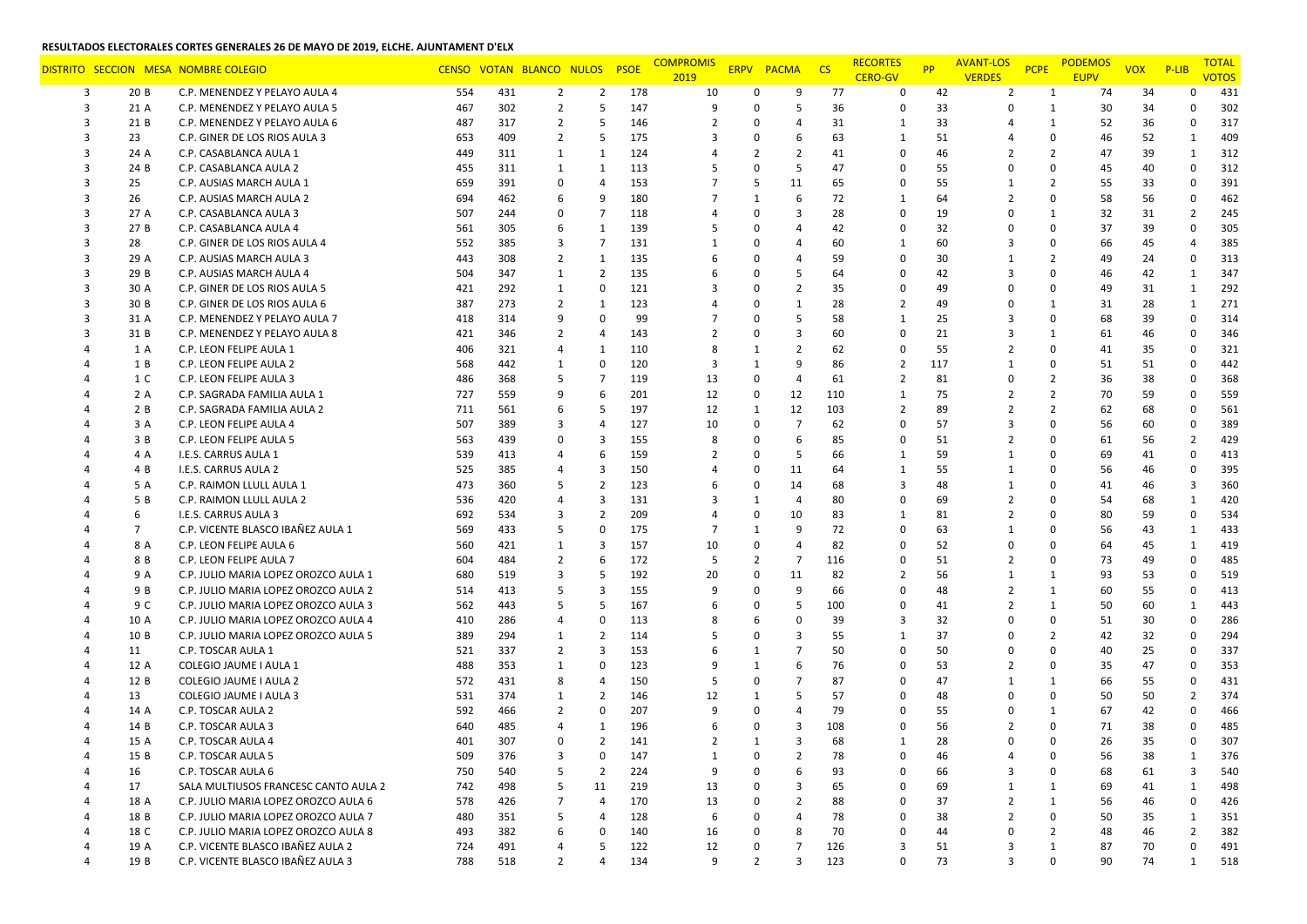|        |                | DISTRITO SECCION MESA NOMBRE COLEGIO                 |            |            | CENSO VOTAN BLANCO NULOS |                                | <b>PSOE</b> | <b>COMPROMIS</b><br>2019 |                     | <b>ERPV PACMA</b> | $\overline{\text{CS}}$ | <b>RECORTES</b><br><b>CERO-GV</b> | <b>PP</b> | <b>AVANT-LOS</b><br><b>VERDES</b> | <b>PCPE</b>    | <b>PODEMOS</b><br><b>EUPV</b> | <b>VOX</b> | $P$ -LIB       | <b>TOTAL</b><br><b>VOTOS</b> |
|--------|----------------|------------------------------------------------------|------------|------------|--------------------------|--------------------------------|-------------|--------------------------|---------------------|-------------------|------------------------|-----------------------------------|-----------|-----------------------------------|----------------|-------------------------------|------------|----------------|------------------------------|
| 4      | 20 A           | C.P. RAIMON LLULL AULA 3                             | 625        | 484        | 1                        | 2                              | 162         | 8                        | 2                   | 4                 | 91                     | 1                                 | 54        | 3                                 | $\Omega$       | 78                            | 77         |                | 484                          |
|        | 20 B           | C.P. RAIMON LLULL AULA 4                             | 618        | 489        | $\overline{4}$           | $\mathbf{1}$                   | 179         | $\overline{7}$           | 4                   | 13                | 104                    | $\Omega$                          | 56        | 3                                 | 0              | 68                            | 48         | $\overline{2}$ | 489                          |
|        | 21 A           | C.P. VICENTE BLASCO IBAÑEZ AULA 4                    | 608        | 481        | $\overline{4}$           | 3                              | 178         | 11                       | $\Omega$            | 6                 | 111                    | 1                                 | 45        | 3                                 | 1              | 68                            | 50         | $\Omega$       | 481                          |
|        | 21 B           | C.P. VICENTE BLASCO IBAÑEZ AULA 5                    | 655        | 483        | 5                        | 6                              | 188         | 4                        | 0                   | $\overline{2}$    | 104                    | $\Omega$                          | 60        | 4                                 | $\mathbf{1}$   | 62                            | 57         | 0              | 493                          |
|        | 1 A            | C.E.U. SAN PABLO AULA 1                              | 426        | 327        | 1                        | 1                              | 55          | .5                       | $\Omega$            | 8                 | 61                     | $\Omega$                          | 104       | $\Omega$                          | 0              | 50                            | 42         | 0              | 327                          |
|        | 1 B            | C.E.U. SAN PABLO AULA 2                              | 505        | 389        | 3                        | $\overline{2}$                 | 83          | 11                       | 0                   | 9                 | 61                     | $\Omega$                          | 116       | $\Omega$                          | $\Omega$       | 39                            | 65         | $\Omega$       | 389                          |
|        | $\overline{2}$ | C.E.U. SAN PABLO AULA 3                              | 837        | 690        | 8                        | 3                              | 117         | 14                       | $\Omega$            | 9                 | 118                    | $\Omega$                          | 26        | $\Omega$                          | 5              | 49                            | 100        | $\mathbf 0$    | 449                          |
|        | 3 A            | C.P. BAIX VINALOPO AULA 1                            | 431        | 358        | 1                        | $\overline{7}$                 | 86          | 7                        | 0                   | $\overline{2}$    | 78                     | $\Omega$                          | 81        | $\Omega$                          | 1              | 51                            | 44         | 0              | 358                          |
|        | 3 B            | C.P. BAIX VINALOPO AULA 2                            | 479        | 385        | 5                        | $\overline{2}$                 | 110         |                          | 1                   | $\overline{2}$    | 75                     | $\Omega$                          | 97        | 4                                 | $\mathbf{1}$   | 33                            | 46         | $\mathbf{1}$   | 385                          |
|        | 4 A            | C.P. BAIX VINALOPO AULA 3                            | 513        | 390        | 0                        | $\overline{2}$                 | 100         | 4                        | $\Omega$            | $\overline{7}$    | 80                     | $\Omega$                          | 89        | 0                                 | $\Omega$       | 59                            | 48         | $\mathbf{1}$   | 390                          |
|        | 4 B            | C.P. BAIX VINALOPO AULA 4                            | 540        | 426        | $\overline{2}$           | $\mathbf{1}$                   | 124         | 9                        | 0                   | 8                 | 72                     | $\Omega$                          | 95        | 1                                 | $\Omega$       | 63                            | 50         | -1             | 426                          |
|        | 5 A            | C.P. BAIX VINALOPO AULA 5                            | 606        | 465        | $\overline{4}$           | 4                              | 109         | 11                       | 0                   | 6                 | 78                     | 1                                 | 156       | 1                                 | 1              | 47                            | 47         | 0              | 465                          |
|        | 5 B            | C.P. BAIX VINALOPO AULA 6                            | 657        | 543        | $\overline{2}$           | 5                              | 120         | 18                       | 1                   | 9                 | 103                    | $\overline{2}$                    | 165       | 0                                 | $\mathbf{1}$   | 47                            | 68         | 2              | 543                          |
|        | 6 A            | C.P. MIGUEL DE UNAMUNO AULA 1                        | 395        | 316        | 3                        | 1                              | 66          |                          | 0                   | 5                 | 54                     | $\Omega$                          | 100       | 0                                 | 0              | 40                            | 44         | $\Omega$       | 317                          |
|        | 6 B            | C.P. MIGUEL DE UNAMUNO AULA 2                        | 409        | 329        | $\overline{2}$           | 3                              | 64          | 8                        | $\Omega$            | $\mathbf{1}$      | 68                     | $\Omega$                          | 101       | $\overline{2}$                    | $\mathbf{1}$   | 35                            | 45         | 0              | 330                          |
|        | $\overline{7}$ | C.P. MIGUEL DE UNAMUNO AULA 3                        | 533        | 436        | -5                       | $\overline{7}$                 | 112         |                          | 0                   | 3                 | 91                     | $\Omega$                          | 109       | 3                                 | 0              | 48                            | 52         | 1              | 437                          |
| .5     | 8 A            | C.P. MIGUEL DE UNAMUNO AULA 4                        | 537        | 427        | 12                       | 3                              | 112         | 8                        | 1                   | 5                 | 82                     | $\Omega$                          | 113       | 1                                 | 0              | 41                            | 50         | 0              | 428                          |
|        | 8 B            | C.P. MIGUEL DE UNAMUNO AULA 5                        | 591        | 449        | $\overline{2}$           | $\mathbf{1}$                   | 129         | 10                       | 0                   | $\overline{7}$    | 75                     | $\Omega$                          | 127       | 2                                 | 0              | 45                            | 51         | 0              | 449                          |
|        | 9              | C.P. BAIX VINALOPO AULA 7                            | 712        | 539        | 1                        | 2                              | 108         | 7                        | $\Omega$            | 9                 | 105                    | $\mathbf{1}$                      | 155       | 1                                 | $\mathbf{1}$   | 51                            | 96         | $\overline{2}$ | 539                          |
| .5     | 10 A           | C.P. BAIX VINALOPO AULA 8                            | 420        | 342        | $\overline{2}$           | 1                              | 69          |                          | 1                   | 9                 | 69                     | $\Omega$                          | 104       | 1                                 | $\Omega$       | 31                            | 49         | $\mathbf{1}$   | 342                          |
| .5     | 10 B           | C.P. BAIX VINALOPO AULA 9                            | 482        | 383        | 3                        | $\overline{2}$                 | 97          | 7                        | 0                   | 10                | 59                     | $\Omega$                          | 139       | 0                                 | 0              | 33                            | 33         | 0              | 383                          |
| .5     | 11 A           | C.P. BAIX VINALOPO AULA 10                           | 427        | 327        | 1                        | 1                              | 80          | 9                        | 0                   | $\overline{2}$    | 67                     | $\mathbf{1}$                      | 81        | 0                                 | 0              | 19                            | 35         | $\mathbf{1}$   | 297                          |
| .5     | 11 B           | C.P. BAIX VINALOPO AULA 11                           | 443        | 349        | 1                        | $\Omega$                       | 81          | 3                        | $\Omega$            | 5                 | 73                     | $\Omega$                          | 73        | 1                                 | $\mathbf{1}$   | 60                            | 48         | 3              | 349                          |
|        | 12 A           | I.E.S. CARRUS AULA 4                                 | 443        | 341        | $\overline{2}$           | 3                              | 79          | 3                        | $\Omega$            | $\overline{3}$    | 68                     | $\Omega$                          | 97        | 0                                 | $\overline{2}$ | 45                            | 38         | 1              | 341                          |
| .5     | 12 B           | I.E.S. CARRUS AULA 5                                 | 451        | 345        | 1                        | 3                              | 95          | 12                       | 0                   | $\overline{2}$    | 70                     | $\Omega$                          | 74        | 1                                 | $\mathbf{1}$   | 45                            | 41         | 0              | 345                          |
|        | 13 A           | I.E.S. CARRUS AULA 6                                 | 442        | 335        | 1                        | 1                              | 95          | 11                       | 1                   | 5                 | 51                     | $\mathbf{1}$                      | 73        | 0                                 | $\mathbf{1}$   | 61                            | 34         | 0              | 335                          |
|        | 13 B           | I.E.S. CARRUS AULA 7                                 | 416        | 303        | 3                        | $\Omega$                       | 80          | 6                        | 0                   | 5                 | 45                     | $\Omega$                          | 72        | 1                                 | 0              | 49                            | 39         | 3              | 303                          |
| .5     | 14             | C.P. VIRGEN DE LA ASUNCION AULA 1                    | 669        | 522        | 3                        | $\overline{4}$                 | 150         | 7                        | 0                   | $\overline{7}$    | 111                    | $\mathbf 0$                       | 113       | $\overline{4}$                    | 0              | 58                            | 65         | 0              | 522                          |
| .5     | 15 A           | CENTRO SOCIAL POETA MIGUEL HERNANDEZ AUL             | 528        | 411        | $\overline{4}$           | 4                              | 112         | 15                       | 0                   | 5                 | 61                     | 3                                 | 110       | 3                                 | 1              | 49                            | 44         | $\Omega$       | 411                          |
| 5      | 15 B           | CENTRO SOCIAL POETA MIGUEL HERNANDEZ AUL             | 525        | 420        | 5                        | $\overline{4}$                 | 115         | 10                       | 0                   | 13                | 87                     | $\mathbf{1}$                      | 97        | 0                                 | $\mathbf{1}$   | 42                            | 44         | $\mathbf{1}$   | 420                          |
|        | 16 A           | CENTRO SOCIAL POETA MIGUEL HERNANDEZ AUL             | 484        | 373        | 1                        | 1                              | 96          | 8                        | $\Omega$            | $\overline{2}$    | 73                     | $\mathbf{1}$                      | 84        | 1                                 | 0              | 58                            | 48         | $\Omega$       | 373                          |
|        | 16 B           | CENTRO SOCIAL POETA MIGUEL HERNANDEZ AUL             | 458        | 354        | 0                        | 3                              | 93          | 17                       | 0                   | 5                 | 73                     | $\Omega$                          | 78        | 1                                 | 0              | 52                            | 32         | 0              | 354                          |
| .5     | 18 A           | C.P. VIRGEN DE LA ASUNCION AULA 2                    | 628        | 453        | 2                        | 3                              | 155         | 9                        | 0                   | 9                 | 79                     | 1                                 | 89        | $\overline{2}$                    | $\mathbf{1}$   | 55                            | 47         | $\mathbf{1}$   | 453                          |
| 5      | 18 B           | C.P. VIRGEN DE LA ASUNCION AULA 3                    | 626        | 460        | 5                        | 6                              | 167         | 6                        | 0                   | 5                 | 80                     | 0                                 | 69        | 1                                 | $\mathbf{1}$   | 71                            | 49         | 0              | 460                          |
|        | 19 A           | C.P. VIRGEN DE LA ASUNCION AULA 4                    | 394        | 308        | 1                        | $\mathbf 0$                    | 84          | 10                       | 0                   | $\overline{7}$    | 66                     | $\mathbf{1}$                      | 61        | 3                                 | $\overline{2}$ | 43                            | 29         | $\mathbf{1}$   | 308                          |
| -5     | 19 B           | C.P. VIRGEN DE LA ASUNCION AULA 5                    | 484        | 386        | 1                        | 6                              | 120         | 4                        | 0                   | $\overline{2}$    | 80                     | $\overline{2}$                    | 75        | $\Omega$                          | 0              | 53                            | 40         | 3              | 386                          |
|        | 20             | C.P. VIRGEN DE LA ASUNCION AULA 6                    | 750        | 573        | 5                        | 6                              | 189         | 19                       | 0                   | 9                 | 107                    | $\Omega$                          | 98        | $\Omega$                          | 0              | 76                            | 63         | 1              | 573                          |
| .5     | 21 A           | C.P. VIRGEN DE LA ASUNCION AULA 7                    | 515        | 396        | 3                        | $\overline{2}$                 | 118         | 7                        | 0                   | 9                 | 68                     | 1                                 | 85        | 0                                 | 0              | 53                            | 49         | $\mathbf{1}$   | 396                          |
| .5     | 21 B           | C.P. VIRGEN DE LA ASUNCION AULA 8                    | 548        | 431        | 6                        | 3                              | 114         | 11                       | 0                   | 8                 | 92                     | $\mathbf{1}$                      | 100       | $\Omega$                          | 1              | 49                            | 45         | $\mathbf{1}$   | 431                          |
|        | 22 A           | C.P. VIRGEN DE LA ASUNCION AULA 9                    | 443        | 307        | $\overline{2}$           | 1                              | 92          | 6                        | 4                   | 11                | 50                     | $\Omega$                          | 53        | 2                                 | $\Omega$       | 49                            | 36         | $\mathbf{1}$   | 307                          |
|        | 22 B           | C.P. VIRGEN DE LA ASUNCION AULA 10                   | 485        | 361        | 3                        | 4                              | 108         | 11                       | 2                   | $\overline{7}$    | 71                     | 1                                 | 63        | 0                                 | $\Omega$       | 51                            | 40         | 0              | 361                          |
|        | 23             | IES NIT DE L'ALBA AULA 1                             | 796        | 539        | $\overline{2}$           | 6                              | 164         | 8                        | 3                   | 9                 | 96                     | $\Omega$                          | 88        | .5                                | 0              | 106                           | 52         | $\Omega$       | 539                          |
|        | 24             | IES NIT DE L'ALBA AULA 2                             | 575        | 408        | $\overline{2}$           | $\overline{7}$                 | 134         |                          | 0                   | $\overline{7}$    | 65                     | $\overline{2}$                    | 75        | -1                                | $\mathbf{1}$   | 51                            | 61         | $\mathbf{1}$   | 408                          |
| 5      | 25 A           | IES NIT DE L'ALBA AULA 3                             | 508        | 366        | $\overline{2}$           | 3                              | 152         |                          | $\Omega$            | $\overline{7}$    | 46                     | $\Omega$                          | 51        | 0                                 | $\Omega$       | 44                            | 52         | 3              | 366                          |
|        |                |                                                      |            |            | 4                        | 3                              |             |                          |                     |                   |                        |                                   |           |                                   |                |                               |            | 3              |                              |
| 5<br>5 | 25 B<br>26 A   | IES NIT DE L'ALBA AULA 4<br>IES NIT DE L'ALBA AULA 5 | 554<br>690 | 396<br>514 | 6                        | 6                              | 127<br>159  | 4<br>13                  | 0<br>0              | 10<br>11          | 73<br>112              | 0<br>$\mathbf 0$                  | 69<br>61  | 4                                 | 0<br>0         | 48<br>73                      | 51<br>69   | 3              | 396<br>514                   |
| 5      | 26 B           | IES NIT DE L'ALBA AULA 6                             |            | 531        | 1                        | 6                              | 169         |                          |                     | 9                 | 119                    | $\Omega$                          | 76        | 1<br>3                            | $\mathbf{1}$   | 66                            |            | $\mathbf{1}$   |                              |
| 5      | 27             | C.P. BAIX VINALOPO AULA 12                           | 705        | 553        |                          |                                | 143         | 10                       | $\overline{2}$<br>0 | 9                 | 97                     | $\mathbf{1}$                      | 152       |                                   | 0              |                               | 66         | $\Omega$       | 529                          |
| 5      | 28             | C.P. BAIX VINALOPO AULA 13                           | 694<br>587 | 463        | 5<br>1                   | $\overline{2}$<br>$\mathbf{1}$ | 97          | 13<br>4                  | 0                   | $\mathbf{1}$      | 90                     | $\mathbf{1}$                      | 183       | $\mathbf{1}$<br>1                 | $\mathbf{1}$   | 68<br>34                      | 62<br>49   | 0              | 553<br>463                   |
| 6      | 1              | C.P. MIGUEL DE UNAMUNO AULA 6                        | 775        | 611        | 1                        | 8                              | 163         | 9                        | 1                   | 8                 | 113                    | $\mathbf 0$                       | 140       | $\overline{4}$                    | $\mathbf{1}$   | 85                            | 78         | 0              | 611                          |
| 6      | $\overline{2}$ | BIBLIOTECA DE SAN JOSE AULA 1                        | 546        | 409        | 6                        | 3                              | 136         | 5                        | 0                   | 6                 | 61                     | 1                                 | 74        | 0                                 | 0              | 64                            |            | $\overline{2}$ | 409                          |
| 6      | 3 A            |                                                      | 476        | 355        | $\overline{2}$           | 8                              | 89          | 5                        | $\mathbf{1}$        | $\overline{4}$    | 75                     | $\mathbf 0$                       | 83        | $\mathbf 0$                       | $\mathbf 0$    | 49                            | 51<br>38   | $\mathbf{1}$   | 355                          |
|        |                | C.P. MIGUEL DE UNAMUNO AULA 7                        |            |            |                          |                                |             |                          |                     |                   |                        |                                   |           |                                   |                |                               |            |                |                              |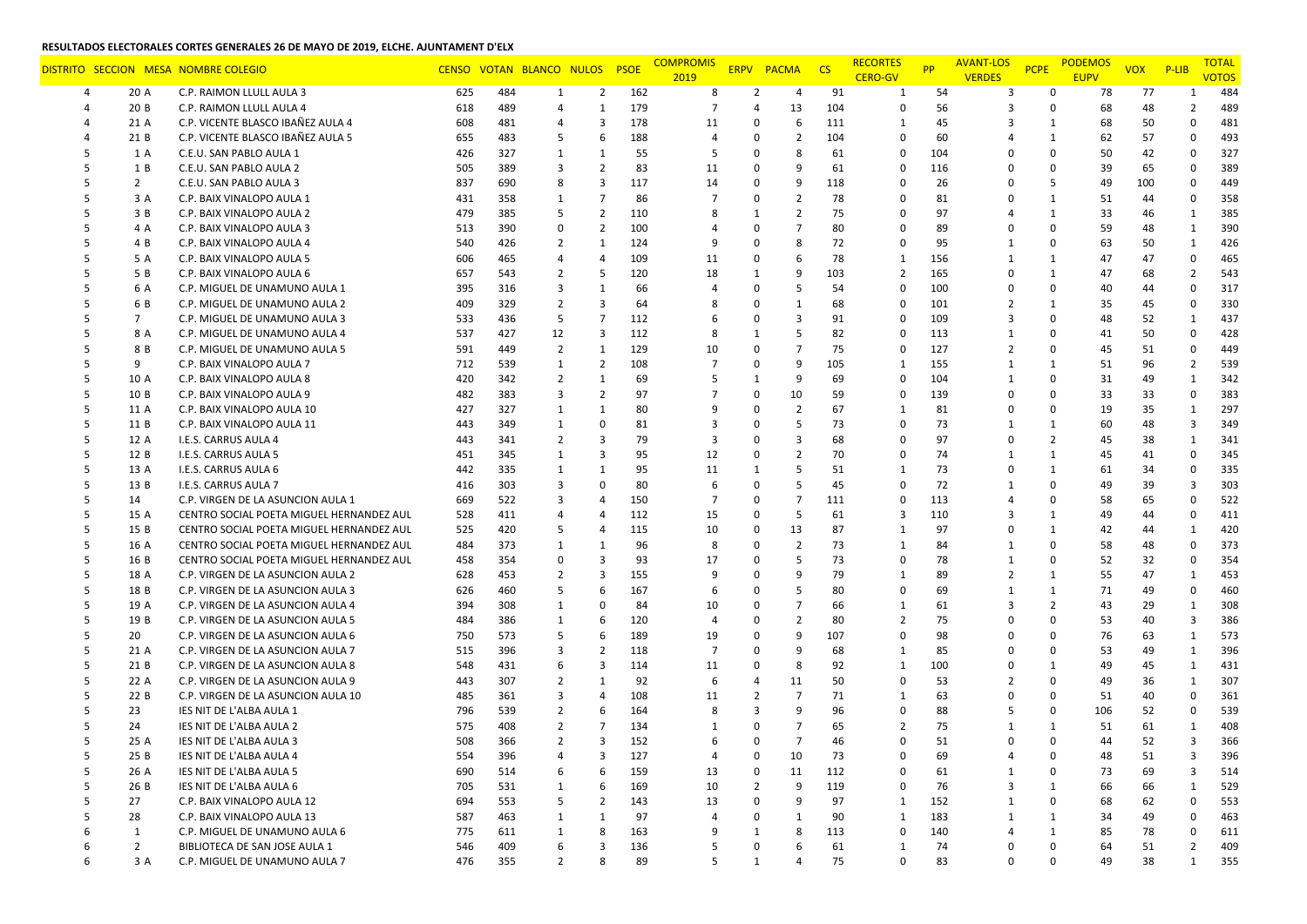|                |              | DISTRITO SECCION MESA NOMBRE COLEGIO              |            |            | CENSO VOTAN BLANCO NULOS |                     | <b>PSOE</b> | <b>COMPROMIS</b><br>2019 |             | ERPV PACMA     | $\overline{\phantom{a}}$ CS | <b>RECORTES</b><br><b>CERO-GV</b> | <b>PP</b> | <b>AVANT-LOS</b><br><b>VERDES</b> | <b>PCPE</b>    | <b>PODEMOS</b><br><b>EUPV</b> | <b>VOX</b> | $P$ -LIB                       | <b>TOTAL</b><br><b>VOTOS</b> |
|----------------|--------------|---------------------------------------------------|------------|------------|--------------------------|---------------------|-------------|--------------------------|-------------|----------------|-----------------------------|-----------------------------------|-----------|-----------------------------------|----------------|-------------------------------|------------|--------------------------------|------------------------------|
| 6              | 3 B          | C.P. MIGUEL DE UNAMUNO AULA 8                     | 515        | 398        | 1                        | 6                   | 103         | 8                        | 1           | 5              | 76                          | $\Omega$                          | 91        | $\overline{2}$                    | 1              | 58                            | 46         | o                              | 398                          |
| 6              | 4 A          | C.P. MIGUEL DE UNAMUNO AULA 9                     | 612        | 460        | 3                        | 4                   | 125         | 13                       | 1           | 6              | 82                          | $\Omega$                          | 100       | 0                                 | $\mathbf{1}$   | 59                            | 66         | $\Omega$                       | 460                          |
|                | 4 B          | C.P. MIGUEL DE UNAMUNO AULA 10                    | 641        | 483        | $\overline{4}$           | 7                   | 138         | 16                       | 0           | 10             | 95                          | $\overline{2}$                    | 85        | 0                                 | 1              | 61                            | 62         | 1                              | 482                          |
|                | 5            | C.P. MARIANO BENLLIURE AULA 1                     | 577        | 428        | 4                        | 3                   | 139         | 8                        | 0           | 5              | 94                          | $\Omega$                          | 67        | 1                                 | 0              | 63                            | 44         | 0                              | 428                          |
|                | 6 A          | C.P. MARIANO BENLLIURE AULA 2                     | 441        | 336        | 3                        | $\overline{2}$      | 112         | 3                        | $\Omega$    | $\overline{2}$ | 75                          | $\overline{2}$                    | 66        | 1                                 | $\mathbf{1}$   | 38                            | 30         | $\mathbf{1}$                   | 336                          |
|                | 6 B          | C.P. MARIANO BENLLIURE AULA 3                     | 477        | 376        | 8                        | $\mathbf{1}$        | 118         | .5                       | $\Omega$    | $\mathbf{1}$   | 65                          | $\mathbf{1}$                      | 86        | 0                                 | 8              | 48                            | 43         | $\Omega$                       | 384                          |
|                | 7 A          | C.P. MARIANO BENLLIURE AULA 4                     | 391        | 305        | 0                        | $\mathbf{1}$        | 117         | 9                        | $\Omega$    | 3              | 41                          | $\mathbf{1}$                      | 55        | 1                                 | $\mathbf{1}$   | 50                            | 26         | 0                              | 305                          |
|                | 7 B          | C.P. MARIANO BENLLIURE AULA 5                     | 447        | 327        | 1                        | $\mathbf 0$         | 123         | 3                        | $\Omega$    | $\overline{4}$ | 50                          | $\mathbf{1}$                      | 57        | 1                                 | $\mathbf{1}$   | 47                            | 38         | $\mathbf{1}$                   | 327                          |
|                | 8 A          | C.P. MARIANO BENLLIURE AULA 6                     | 472        | 346        | 5                        | 1                   | 122         | 16                       | 0           | 6              | 71                          | $\overline{2}$                    | 30        | 0                                 | $\overline{2}$ | 51                            | 38         | $\overline{2}$                 | 346                          |
|                | 8 B          | C.P. MARIANO BENLLIURE AULA 7                     | 575        | 438        | 1                        | 3                   | 181         | 12                       | 0           | 10             | 74                          | $\mathbf{1}$                      | 45        | 1                                 | $\mathbf{1}$   | 61                            | 48         | $\mathbf 0$                    | 438                          |
|                | 9 A          | C.P. LA ALCUDIA AULA 1                            | 644        | 513        | 10                       | 3                   | 146         | 15                       | 1           | 11             | 106                         | $\overline{2}$                    | 63        | 1                                 | $\mathbf{1}$   | 81                            | 72         | 1                              | 513                          |
|                | 9 B          | C.P. LA ALCUDIA AULA 2                            | 702        | 568        | 5                        | 3                   | 174         | 7                        | 1           | 11             | 122                         | $\mathbf 0$                       | 64        | 3                                 | $\mathbf{1}$   | 103                           | 73         | $\mathbf{1}$                   | 568                          |
|                | 10           | C.P. LA ALCUDIA AULA 3                            | 765        | 586        | $\overline{2}$           | 3                   | 187         | 17                       | 0           | 6              | 120                         | $\overline{2}$                    | 96        | 0                                 | 0              | 68                            | 84         | $\mathbf{1}$                   | 586                          |
|                | 11 A         | BIBLIOTECA DE SAN JOSE AULA 2                     | 507        | 356        | 1                        | 1                   | 112         | 10                       | 1           | $\overline{4}$ | 62                          | $\Omega$                          | 68        | 0                                 | $\mathbf{1}$   | 49                            | 47         | $\Omega$                       | 356                          |
| 6              | 11 B         | BIBLIOTECA DE SAN JOSE AULA 3                     | 548        | 421        | $\overline{2}$           | 3                   | 119         | 17                       | $\Omega$    | 5              | 90                          | $\mathbf 0$                       | 88        | 3                                 | $\mathbf{1}$   | 51                            | 42         | 0                              | 421                          |
|                | 12 A         | C.P. LUIS VIVES AULA 1                            | 409        | 311        | $\overline{2}$           | $\overline{2}$      | 77          | 13                       | 0           | $\mathbf{1}$   | 66                          | $\mathbf{1}$                      | 50        | 1                                 | 0              | 40                            | 57         | $\mathbf{1}$                   | 311                          |
|                | 12 B         | C.P. LUIS VIVES AULA 2                            | 482        | 371        | 5                        | 3                   | 111         | 6                        | 1           | 5              | 5                           | $\mathbf 0$                       | 61        | 3                                 | $\mathbf{1}$   | 61                            | 59         | $\Omega$                       | 321                          |
|                | 13           | C.P. LUIS VIVES AULA 3                            | 777        | 544        | 3                        | 3                   | 179         | 17                       | 0           | $\overline{4}$ | 95                          | $\mathbf{1}$                      | 100       | 5                                 | 4              | 87                            | 45         | $\mathbf{1}$                   | 544                          |
|                | 14 A         | C.P. DAMA D'ELX AULA 1                            | 488        | 361        | $\overline{2}$           | 5                   | 105         | 7                        | 1           | 6              | 80                          | 1                                 | 58        | 3                                 | 0              | 42                            | 51         | $\Omega$                       | 361                          |
|                | 14 B         | C.P. DAMA D'ELX AULA 2                            | 496        | 355        | 2                        | 5                   | 119         |                          | 0           | 5              | 67                          | 1                                 | 63        | $\overline{2}$                    | 0              | 46                            | 38         | 0                              | 355                          |
|                | 15 A         | C.P. DAMA D'ELX AULA 3                            | 525        | 416        | 6                        | 5                   | 122         | 8                        | 0           | 8              | 98                          | $\mathbf{1}$                      | 65        | 3                                 | $\mathbf{1}$   | 59                            | 40         | 0                              | 416                          |
|                | 15 B         | C.P. DAMA D'ELX AULA 4                            | 671        | 524        | $\overline{4}$           | 3                   | 155         | 10                       | 0           | $\overline{4}$ | 133                         | $\Omega$                          | 74        | 4                                 | 0              | 85                            | 50         | $\overline{2}$                 | 524                          |
|                | 15 C         | C.P. DAMA D'ELX AULA 5                            | 570        | 450        | $\overline{7}$           | 3                   | 125         | 9                        | 1           | $\overline{4}$ | 112                         | $\overline{2}$                    | 57        | 0                                 | $\mathbf{1}$   | 63                            | 66         | $\mathbf 0$                    | 450                          |
|                | 16           | C.P. DAMA D'ELX AULA 6                            | 691        | 495        | 8                        | $\overline{4}$      | 184         | 7                        | 0           | 9              | 90                          | $\Omega$                          | 74        | -1                                | $\Omega$       | 54                            | 63         | 1                              | 495                          |
|                | 17           | C.P. LUIS VIVES AULA 4                            | 788        | 606        | 16                       | 5                   | 182         | 12                       | 0           | 8              | 114                         | $\mathbf 0$                       | 113       | 5                                 | $\mathbf{1}$   | 81                            | 68         | $\mathbf{1}$                   | 606                          |
|                | 18           | C.P. LA ALCUDIA AULA 4                            | 654        | 492        | $\overline{2}$           | $\mathbf 0$         | 149         | 22                       | $\Omega$    | 5              | 104                         | 1                                 | 90        | 1                                 | $\Omega$       | 60                            | 58         | 0                              | 492                          |
|                | 19           | C.P. MARIANO BENLLIURE AULA 8                     | 674        | 511        | $\overline{4}$           | $\overline{2}$      | 153         | 11                       | $\Omega$    | 6              | 97                          | $\Omega$                          | 94        | 4                                 | 0              | 61                            | 78         | $\mathbf{1}$                   | 511                          |
|                | 20 A         | C.P. LA ALCUDIA AULA 5                            | 452        | 333        | $\overline{2}$           | 4                   | 115         | 7                        | 0           | $\mathbf{1}$   | 68                          | $\Omega$                          | 52        | $\Omega$                          | $\Omega$       | 41                            | 43         | 0                              | 333                          |
|                | 20 B         | C.P. LA ALCUDIA AULA 6                            | 578        | 466        | $\overline{2}$           | 3                   | 156         |                          | $\Omega$    | 9              | 82                          | $\Omega$                          | 81        | $\Omega$                          | $\Omega$       | 73                            | 55         | $\mathbf{1}$                   | 466                          |
|                | 21 A         | C.P. LA ALCUDIA AULA 7                            | 450        | 342        | $\overline{4}$           | 0                   | 122         |                          | 0           | 6              | 68                          | $\Omega$                          | 47        | $\Omega$                          | $\mathbf{1}$   | 47                            | 38         | $\Omega$                       | 342                          |
|                | 21 B         | C.P. LA ALCUDIA AULA 8                            | 487        | 377        | $\overline{2}$           | $\mathbf{1}$        | 126         | -5                       | 2           | 5              | 85                          | $\mathbf{1}$                      | 50        | 3                                 | $\mathbf{1}$   | 50                            | 46         | $\mathbf 0$                    | 377                          |
|                | 22 A         | C.P. JORGE GUILLEN AULA 1                         | 694        | 548        | $\overline{7}$           | 3                   | 164         | 7                        | $\Omega$    | $\overline{7}$ | 132                         | $\overline{2}$                    | 67        | 2                                 | 1              | 87                            | 67         | $\overline{2}$                 | 548                          |
| 6              | 22 B         | C.P. JORGE GUILLEN AULA 2                         | 723        | 561        | 1                        | $\overline{2}$      | 153         | 14                       | 0           | 11<br>8        | 134                         | $\overline{2}$                    | 71        | 0                                 | 0              | 101                           | 71         | $\overline{2}$                 | 562                          |
|                | 23 A<br>23 B | C.P. LA ALCUDIA AULA 9<br>C.P. LA ALCUDIA AULA 10 | 448<br>443 | 364<br>342 | 5<br>$\overline{4}$      | 4<br>$\overline{2}$ | 80<br>73    | 8                        | 1<br>0      | $\overline{2}$ | 96<br>100                   | $\mathbf{1}$<br>$\overline{2}$    | 49<br>51  | 0<br>0                            | 0<br>$\Omega$  | 50<br>42                      | 61<br>58   | $\mathbf{1}$<br>$\overline{2}$ | 364<br>342                   |
|                | 1 A          | CENTRO SOCIAL PENYA DE LES AGUILES AULA           | 509        | 408        | 0                        | 3                   | 81          | 6                        | 1           | 5              | 74                          | $\mathbf{1}$                      | 102       | $\Omega$                          | 0              | 60                            | 73         | $\overline{2}$                 | 408                          |
|                | 1 B          | CENTRO SOCIAL PENYA DE LES AGUILES AULA           | 721        | 569        | 1                        | 6                   | 93          | 10                       | 1           | 8              | 118                         | $\mathbf{1}$                      | 146       | $\overline{2}$                    | $\Omega$       | 77                            | 104        | $\overline{2}$                 | 569                          |
|                | 1 C          | CENTRO SOCIAL PENYA DE LES AGUILES AULA           | 647        | 504        | 3                        | 3                   | 76          | 7                        | 1           | 6              | 99                          | $\overline{2}$                    | 147       | 1                                 | 0              | 58                            | 100        | $\mathbf{1}$                   | 504                          |
| $\overline{ }$ | 2 A          | C.P. VICENTE BLASCO IBAÑEZ AULA 6                 | 492        | 370        | 3                        | 3                   | 87          | 9                        | $\Omega$    | $\overline{3}$ | 64                          | $\mathbf{1}$                      | 58        | $\overline{2}$                    | $\mathbf{1}$   | 62                            | 74         | $\overline{3}$                 | 370                          |
|                | 2 B          | C.P. VICENTE BLASCO IBAÑEZ AULA 7                 | 522        | 364        | 1                        | 5                   | 104         | 8                        | $\Omega$    | $\overline{4}$ | 71                          | $\Omega$                          | 55        | 1                                 | $\mathbf{1}$   | 55                            | 59         | $\Omega$                       | 364                          |
|                | 3 A          | E.U. LA GALIA AULA 1                              | 757        | 606        | 5                        | 3                   | 124         | 13                       | 0           | 12             | 129                         | $\mathbf 0$                       | 149       | 0                                 | $\overline{2}$ | 68                            | 99         | $\overline{2}$                 | 606                          |
|                | 3 B          | E.U. LA GALIA AULA 2                              | 741        | 603        | $\overline{2}$           | 4                   | 121         | 12                       | 1           | 5              | 127                         | $\overline{2}$                    | 142       | $\Omega$                          | 0              | 61                            | 126        | 0                              | 603                          |
|                | 4            | C.P. ANTONIO MACHADO AULA 1                       | 780        | 552        | 5                        | 6                   | 122         | 17                       | 0           | 15             | 101                         | 3                                 | 122       | 3                                 | 0              | 81                            | 70         | 0                              | 545                          |
| $\overline{7}$ | 5 A          | C.P. ANTONIO MACHADO AULA 2                       | 565        | 425        | 5                        | 10                  | 84          | 15                       | $\Omega$    | 13             | 87                          | $\mathbf{1}$                      | 81        | $\overline{2}$                    | $\Omega$       | 55                            | 72         | $\Omega$                       | 425                          |
| $\overline{7}$ | 5 B          | C.P. ANTONIO MACHADO AULA 3                       | 597        | 442        | $\overline{2}$           | 1                   | 105         | 8                        | 1           | $\overline{7}$ | 103                         | 0                                 | 99        | 4                                 | 0              | 46                            | 64         | 1                              | 441                          |
| $\overline{7}$ | 6 A          | C.P. RODOLFO TOMAS SAMPER (EL ALTET) AUL          | 612        | 433        | $\mathbf{1}$             | 3                   | 106         | .5                       | $\mathbf 0$ | 3              | 85                          | $\Omega$                          | 86        | 0                                 | 0              | 78                            | 63         | $\overline{\mathbf{3}}$        | 433                          |
| $\overline{7}$ | 6 B          | C.P. RODOLFO TOMAS SAMPER (EL ALTET) AUL          | 632        | 438        | 3                        | $\overline{2}$      | 125         | $\boldsymbol{A}$         | $\Omega$    | 12             | 91                          | $\mathbf 0$                       | 61        | 3                                 | $\mathbf{1}$   | 53                            | 82         | -1                             | 438                          |
| $\overline{7}$ | 7 A          | CENTRO SOCIOCULTURAL VALVERDE AULA 1              | 659        | 529        | $\overline{2}$           | $\overline{2}$      | 115         | 13                       | 0           | 11             | 110                         | $\overline{2}$                    | 137       | 0                                 | 0              | 56                            | 81         |                                | 529                          |
| $\overline{7}$ | 7 B          | CENTRO SOCIOCULTURAL VALVERDE AULA 2              | 679        | 534        | 6                        | 3                   | 117         | 14                       | 3           | 8              | 108                         | $\Omega$                          | 120       | $\overline{2}$                    | $\Omega$       | 64                            | 89         | $\Omega$                       | 534                          |
| $\overline{7}$ | 8 A          | CEIP MESTRE CANALETES AULA 1                      | 558        | 443        | $\overline{2}$           | 3                   | 78          | 12                       | 0           | $\overline{7}$ | 96                          | $\Omega$                          | 134       | 1                                 | 0              | 43                            | 67         | 0                              | 443                          |
| $\overline{7}$ | 8 B          | CEIP MESTRE CANALETES AULA 2                      | 620        | 485        | 5                        | 3                   | 86          | 13                       | 0           | 3              | 114                         | $\Omega$                          | 135       | 1                                 | 0              | 52                            | 73         | 0                              | 485                          |
| $\overline{7}$ | 8 C          | CEIP MESTRE CANALETES AULA 3                      | 569        | 457        | $\overline{2}$           | 3                   | 71          | 5                        | 0           | 6              | 116                         | 0                                 | 121       | $\mathbf{1}$                      | $\mathbf 0$    | 44                            | 86         | $\overline{2}$                 | 457                          |